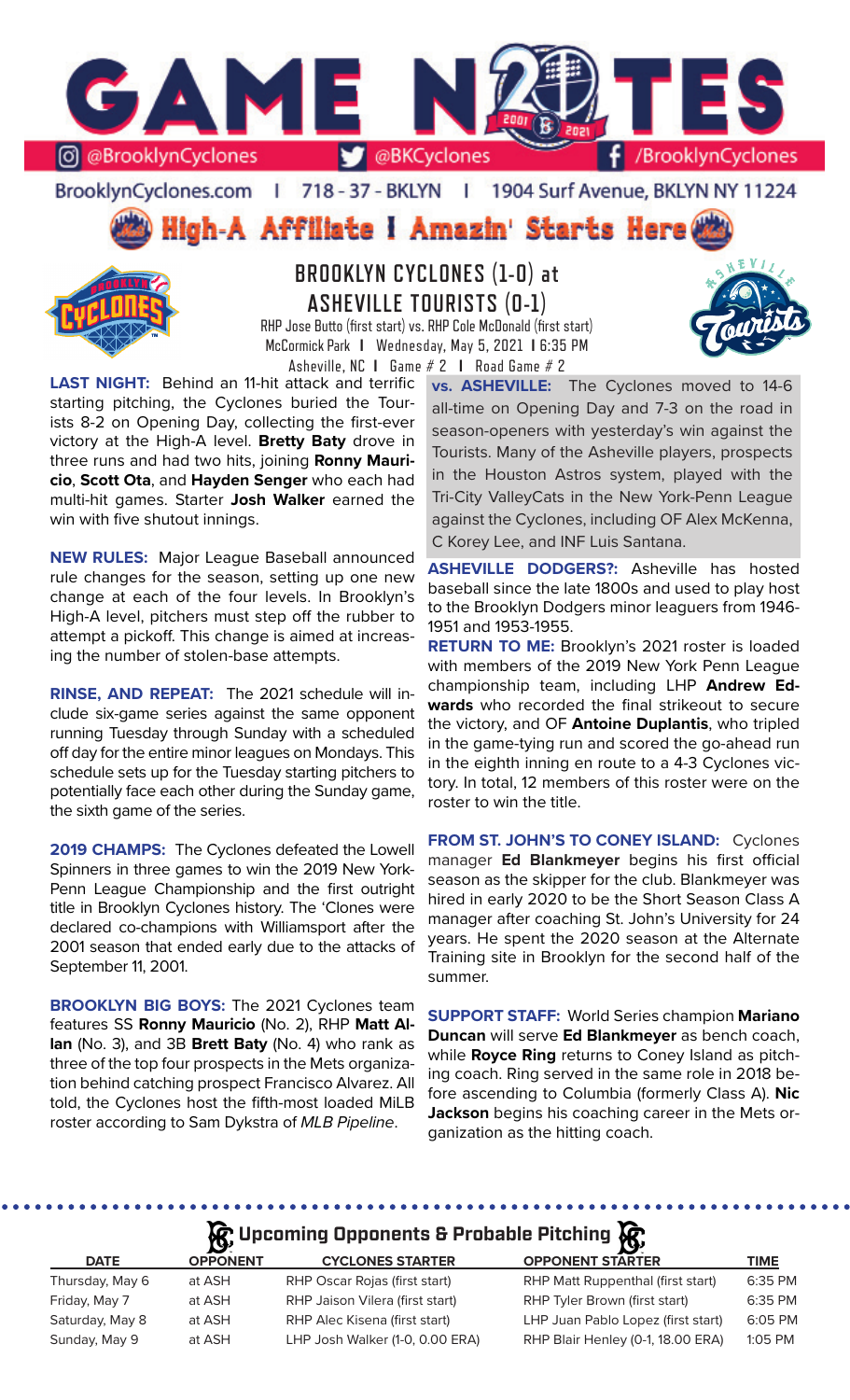

**TOP 30 PROSPECT:** Jose Butto ranks No. 17 in the Mets system according to *MLB Pipeline*.

**2021 GAME-BY-GAME Brooklyn Cyclones DATE OPP DEC IP H R ER BB K HR AVG**

**I REMEMBER THIS PLACE:** The best strikeout performance of his young career came at Asheville's McCormick Field. Butto fanned nine Colorado Rockies prospects on June 21, 2019 for the Columbia Fireflies.

ARM ACTION: Butto's change-up has sparkled during his time as a professional with scouts calling it "near elite." Butto only throws 93 mph and had touched 96 mph, but his change, thrown 10-11 mph slower, is torturous to opposing batters due to his arm action mimicking his fastball delivery.

**ASCENSION:** 2019 marked Butto's best as a professional, posting a career-high 8.76 K/9 and a career-fewest 2.49 BB/9. The Venezuelan also only allowed eight home runs in 112 innings, good for 0.64 HR/9. His 3.43 FIP in 2019 has been his lowest mark since pitching in the states.

**ONE STEP UP:** After pitching with Low-A Columbia in 2019, Butto takes the next logical step up the ladder, playing with High-A Brooklyn in 2019. Since he turned pro, Butto has pitched in the Dominican Summer League, with the Kingsport Mets in Rookie-Advanced, Short Season Class A Brooklyn, and Low-A Columbia. The only level he has skipped is the GCL Mets.

mando Galarraga, who pitched for five different teams. He Uriarte **CUMANA, SUCRE:** Butto hails from Cumana, Sucre, Venezuela, a city on the northern tip of Venezuela near the coast. Argueably, the most famous MLB player from Cumana is Aris best known for being one out away from a perfect game in 2010 before first base umpire Jim Joyce mistakenly called the runner safe.

|             | BUTTO'S SEASON AND CAREER HIGHS |                                   |
|-------------|---------------------------------|-----------------------------------|
| 2021 Season |                                 | Career                            |
|             | <b>Strikeouts</b>               | 9 (6/21/19 at Asheville)          |
|             | <b>Double Digit K Games</b>     | None                              |
|             | <b>High Hits, Game</b>          | 9 (2x, last: 4/11/19 at Lexingt.) |
|             | High HR, Game                   | 2 (3x, last: 5/18/19 at Rome)     |
|             | <b>High Runs, Game</b>          | 6 (2x, last: 5/18/19 at Rome)     |
|             | <b>High Walks, Game</b>         | 3 (9x, 7/6/19 at Hickory)         |
|             | <b>Innings Pitched, Game</b>    | 6.2 (7/1/19 vs. Greenville)       |
|             | <b>Complete Games</b>           | 1 (6 IP, 7/24/18 vs. Danville)    |
|             | <b>Shutouts</b>                 | None                              |

|                   |   | <b>CATCHER ERA</b> |            |      |
|-------------------|---|--------------------|------------|------|
| <b>NAME</b>       | G | ER                 | <b>INN</b> | ERΔ  |
| Mena              |   |                    |            |      |
| Senger<br>lriarte |   | っ                  | q          | 2.00 |

|                |    | <b>CYCLONES STARTING PITCHER BREAKDOWN</b>    |   |     |         |
|----------------|----|-----------------------------------------------|---|-----|---------|
| <b>STARTER</b> | GS | Quality Starts Run Support RS/Start BC Record |   |     |         |
| Allan, Matt    |    |                                               |   |     |         |
| Butto, Jose    |    |                                               |   |     |         |
| Kisena, Alec   |    |                                               |   |     |         |
| Rojas, Oscar   |    |                                               |   |     |         |
| Vilera, Jaison |    |                                               |   |     |         |
| Walker, Josh   |    |                                               | 8 | 8.0 | $1 - 0$ |

|                  |         |            |    |    |   |               |                |    |           |            | <b>BROOKLYN CYCLONES PITCHING BREAKDOWN</b> |         |            |    |              |   |    |    |    |           |            |
|------------------|---------|------------|----|----|---|---------------|----------------|----|-----------|------------|---------------------------------------------|---------|------------|----|--------------|---|----|----|----|-----------|------------|
|                  | W-L     | <b>ERA</b> | ΙP | н  | R | ER            | BB             |    | <b>HR</b> | <b>AVG</b> |                                             | W-L     | <b>ERA</b> | ΙP | н            | R | ER | BB | к  | <b>HR</b> | <b>AVG</b> |
| <b>STARTERS</b>  | $1-0$   | 0.00       |    |    |   |               |                |    |           | 000        | <b>HOME</b>                                 | $O-O$   | 0.00       |    |              |   |    |    |    |           | .000       |
| <b>RELIEVERS</b> | 0-0     | 4.50       |    |    |   |               |                |    |           | .294       | l ROAD                                      | $1 - O$ | 2.00       | Q  | $\mathbf{r}$ |   |    |    | 15 |           | .152       |
| <b>TOTAL</b>     | $1 - 0$ | 2.00       | 9  | 5. |   | $\mathcal{P}$ | $\overline{2}$ | 15 | 2         | .152       | I TOTAL                                     | 1-0     | 2.00       | 9  | 5            |   | 2  | 2  | 15 | 2         | .152       |
|                  |         |            |    |    |   |               |                |    |           |            | <b>BULLPEN NOTES</b>                        |         |            |    |              |   |    |    |    |           |            |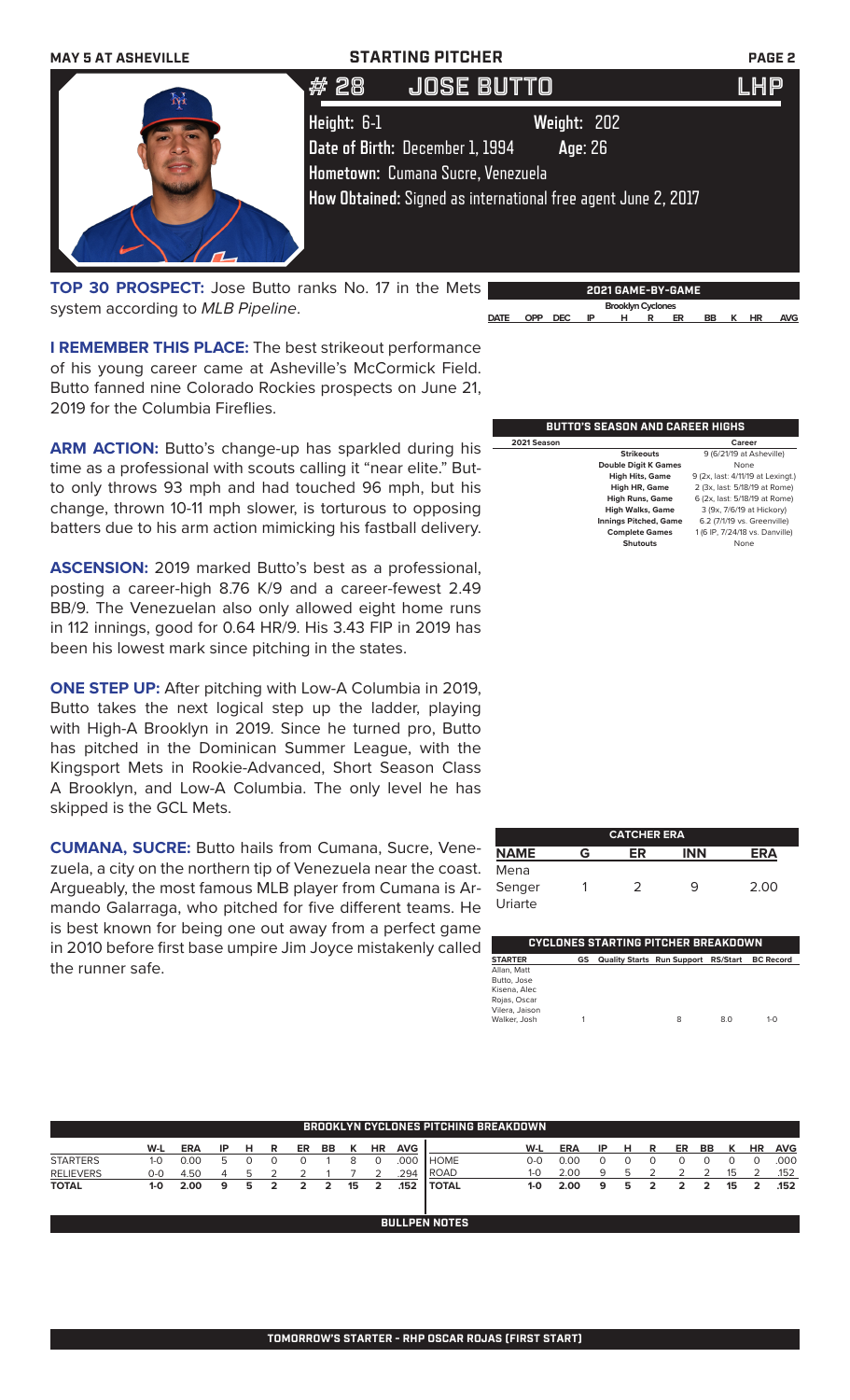| <b>MAY 5 AT ASHEVILLE</b>                                                                                                                                               |                                                                  | <b>BATTING PAGES</b>                                                                                                                                                                                                                                                                                                                                                                                                                                                                          | <b>PAGE 3</b>                                                                                                                                                          |
|-------------------------------------------------------------------------------------------------------------------------------------------------------------------------|------------------------------------------------------------------|-----------------------------------------------------------------------------------------------------------------------------------------------------------------------------------------------------------------------------------------------------------------------------------------------------------------------------------------------------------------------------------------------------------------------------------------------------------------------------------------------|------------------------------------------------------------------------------------------------------------------------------------------------------------------------|
| # 22 BRETT BATY - INF                                                                                                                                                   |                                                                  |                                                                                                                                                                                                                                                                                                                                                                                                                                                                                               | .500, 0 HR, 3 RBI, .600 w0BA, wRC+ 252                                                                                                                                 |
| Last Game: 2-4, 2B, BB, 3 RBI<br><b>RISP:</b> $2-3$ (.667)<br><b>Streak:</b> 1 G (2-4)                                                                                  | Home:<br><b>Road: 2-4</b><br>vs. ASH: 2-4                        | Last HR:<br>Multi-Hit Games: 1 (5/4 at Asheville)<br>Multi-RBI Games: 1 (5/4 at Asheville)                                                                                                                                                                                                                                                                                                                                                                                                    | Season High. Hits: 2 (5/4 at Asheville)<br>Season High, Runs:<br>Season High, RBI: 3 (5/4 at Asheville)<br>Season High, SB:                                            |
| • Joined the Alternate Training Site in Brooklyn in 2020                                                                                                                |                                                                  | • Enters his third year in the Mets organizationRated as the No. 4 prospect in the Mets system and the No. 94 prospect in baseball according to MLB Pipeline<br>• Earned a non-roster invitation to Spring Training in 2021, collecting a double and a single in 10 games and 10 at-bats                                                                                                                                                                                                      |                                                                                                                                                                        |
| • Committed to the University of Texas before signing with the Mets                                                                                                     |                                                                  | • Spent the majority of his first pro season with Kingsport (R) before a promotion to Brooklyn to finish the 2019 season, winning the league title with the Cyclones                                                                                                                                                                                                                                                                                                                          |                                                                                                                                                                        |
| #3<br><b>CODY BOHANEK - INF</b>                                                                                                                                         |                                                                  |                                                                                                                                                                                                                                                                                                                                                                                                                                                                                               | .333, O HR, O RBI, .499 wOBA, wRC+ 192                                                                                                                                 |
| <b>Last Game: 1-3, 2 R, BB</b><br><b>RISP: 0-0</b><br><b>Streak:</b> 1 G (1-3)                                                                                          | Home:<br><b>Road: 1-3</b><br>vs. ASH: 1-3                        | Last HR:<br><b>Multi-Hit Games:</b><br><b>Multi-RBI Games:</b>                                                                                                                                                                                                                                                                                                                                                                                                                                | Season High, Hits: 1(5/4 at Asheville)<br>Season High, Runs: 2 (5/4 at Asheville)<br>Seaon High, RBI:<br>Season High, SB:                                              |
| • Originally drafted by Houston in the 30th round of the 2017 MLB Draft.                                                                                                | exchange for OF Ross Adolph, INF Luis Santana, and C Scott Manea | • Enters his third year in the Mets organization and his fifth as a professionalTraded from Houston to the Mets in January of 2019 along with 3B J.D. Davis in<br>• Spent the majority of his 2019 campaign with St. Lucie, stroking a career-high five home runs in a career-most 99 games<br>• Called up to Double-A Binghamton in August 2019 and played eight gamesHas played at every level entering 2021                                                                                |                                                                                                                                                                        |
| #8<br><b>ANTOINE DUPLANTIS - OF</b>                                                                                                                                     |                                                                  |                                                                                                                                                                                                                                                                                                                                                                                                                                                                                               | .000, 0 HR, 0 RBI, .152 w0BA, wRC+ -14                                                                                                                                 |
| Last Game: 0-4, BB<br>$RISP: 0-2$<br><b>Streak:</b>                                                                                                                     | Home:<br><b>Road: 0-4</b><br>vs. ASH: 0-4                        | Last HR:<br><b>Multi-Hit Games:</b><br><b>Multi-RBI Games:</b>                                                                                                                                                                                                                                                                                                                                                                                                                                | Season High, Hits:<br><b>Season High, Runs:</b><br>Season High, RBI:<br>Season High, SB:                                                                               |
| • Recorded eight outfield assists in 47 games to lead Brooklyn<br>a season at LSU hitting lower than .316                                                               |                                                                  | · Enters his third year in the Mets organizationSpent his draft year with Brooklyn and scored the game-winning run against Lowell in the 2019 NYPL Championship<br>• Finished his LSU career with 359 hits, most in school history and second-most in SEC history behind Cyclones outfielder Jake Mangum (383 hits)Never finished<br>• Drafted in the 19th round by Cleveland in 2018 but did not signBrother, Armond, holds the world record in the pole vault with a height of 6.18 meters. |                                                                                                                                                                        |
| # 20 JOE GENORD - INF                                                                                                                                                   |                                                                  |                                                                                                                                                                                                                                                                                                                                                                                                                                                                                               | .200, 0 HR, 0 RBI, .259 w0BA, wRC+ 50                                                                                                                                  |
| Last Game: 1-5<br>$RISP: 0-2$<br><b>Streak:</b>                                                                                                                         | Home:<br><b>Road: 1-5</b><br>vs. ASH: 1-5                        | Last HR:<br><b>Multi-Hit Games:</b><br><b>Multi-RBI Games:</b>                                                                                                                                                                                                                                                                                                                                                                                                                                | Season High, Hits: 1(5/4 at Asheville)<br><b>Season High, Runs:</b><br>Season High, RBI:<br>Season High, SB:                                                           |
| • Two-time All-AAC honoree who led USF in home runs in each of his three seasons<br>• Also drafted by the Los Angeles Dodgers in the 19th round of the 2015 draft.      |                                                                  | • Enters his third year in the Mets organization…Named to the NYPL All-Star team and won a league title with Brooklyn in 2019<br>• Led the Cyclones with nine home runs and 44 RBIsEarned Player of the Week honors with the Cyclones during the week of July 7.                                                                                                                                                                                                                              |                                                                                                                                                                        |
| <b>JAKE MANGUM - OF</b>                                                                                                                                                 |                                                                  |                                                                                                                                                                                                                                                                                                                                                                                                                                                                                               | .000, O HR, O RBI, .000 WOBA, WRC+ --                                                                                                                                  |
| <b>Last Game: DNP</b><br><b>RISP:</b><br>Streak:                                                                                                                        | Home:<br>Road:<br>vs. ASH:                                       | Last HR:<br><b>Multi-Hit Games:</b><br><b>Multi-RBI Games:</b>                                                                                                                                                                                                                                                                                                                                                                                                                                | <b>Season High, Hits:</b><br>Season High, Runs:<br>Season High, RBI:<br>Season High, SB:                                                                               |
| • Previously drafted by the Mets (32nd, 2018) and the Yankees (30th, 2017)<br>• Father, John, played nine seasons as a defensive back with the Chicago Bears            |                                                                  | • Enters his third year in the Mets organizationLed the Brooklyn Cyclones with 17 stolen bases and 10 HBP in 2019, winning a league title<br>· SEC and Mississippi State hits king, finishing his career with 383 hits and the 4th-most in NCAA historyWon SEC Freshman of the Year award in 2016                                                                                                                                                                                             |                                                                                                                                                                        |
| #2<br><b>RONNY MAURICIO - INF</b>                                                                                                                                       |                                                                  |                                                                                                                                                                                                                                                                                                                                                                                                                                                                                               | .500, 0 HR, 0 RBI, .671 wOBA, wRC+ 294                                                                                                                                 |
| Last Game: 2-4, 2 2B, BB, 2 R<br>$RISP: 0-1$<br><b>Streak:</b> 1 G (2-4)                                                                                                | Home:<br><b>Road: 2-4</b><br><b>vs. ASH: 2-4</b>                 | Last HR:<br>Multi-Hit Games: 1 (5/4 at Asheville)<br><b>Multi-RBI Games:</b>                                                                                                                                                                                                                                                                                                                                                                                                                  | Season High. Hits: 2 (5/4 at Asheville)<br>Season High, Runs: 2 (5/4 at Asheville)<br>Seaon High, RBI:<br>Season High, SB:                                             |
| Dominican Winter League<br>• Named a South Atlantic League mid-season All-Star with Columbia (A) in 2019                                                                |                                                                  | • Enters his fifth year in the Mets organizationRated as the No. 2 prospect in the Mets system and the No. 58 prospect in baseball according to MLB Pipeline<br>• Non-roster invitee to Spring Training for the third consecutive seasonSpent 2020 at the Mets Alternate Site and had one at-bat with the Tigres del Licey in the<br>• Won the 2018 GCL Mets Sterling Award, given to the team's most valuable playerSigned with the Mets as a 16-year-old.                                   |                                                                                                                                                                        |
|                                                                                                                                                                         |                                                                  |                                                                                                                                                                                                                                                                                                                                                                                                                                                                                               |                                                                                                                                                                        |
| <b>JOSE MENA - C</b><br># 16<br>Last Game: DNP                                                                                                                          | Home:                                                            | Last HR:                                                                                                                                                                                                                                                                                                                                                                                                                                                                                      | .000, O HR, O RBI, .000 WOBA, WRC+ --<br>Season High, Hits:                                                                                                            |
| <b>RISP:</b><br>Streak:                                                                                                                                                 | Road:<br>vs. ASH:                                                | <b>Multi-Hit Games:</b><br><b>Multi-RBI Games:</b>                                                                                                                                                                                                                                                                                                                                                                                                                                            | Season High, Runs:<br>Season High, RBI:<br>Season High, SB:                                                                                                            |
| • Enters his sixth year in the Mets organization<br>RBIs, and runs<br>• Has caught 81% of would-be base stealers (51 of 81) in his previous four seasons in the system. |                                                                  | • Won a 2019 NYPL Championship with Brooklyn, posting his best offensive season as a professional, posting career highs in batting average, hits, home runs,                                                                                                                                                                                                                                                                                                                                  |                                                                                                                                                                        |
| <b>GERSON MOLINA - OF</b><br># 12                                                                                                                                       |                                                                  |                                                                                                                                                                                                                                                                                                                                                                                                                                                                                               | .000, 0 HR, 0 RBI, .190 w0BA, wRC+ 9                                                                                                                                   |
| Last Game: 0-3, BB<br>$RISP: 0-2$<br><b>Streak:</b>                                                                                                                     | Home:<br><b>Road: 0-3</b><br><b>vs. ASH: 0-3</b>                 | Last HR:<br><b>Multi-Hit Games:</b><br><b>Multi-RBI Games:</b>                                                                                                                                                                                                                                                                                                                                                                                                                                | Season High, Hits:<br><b>Season High, Runs:</b><br>Season High, RBI:                                                                                                   |
| • Enters his fourth season in the Mets organization, having played just one season<br>• Received a signing bonus of \$175,000                                           |                                                                  | • Played 93 games with the Columbia Fireflies (A) in 2019Struck out 106 times in 326 plate appearances (33% strikeout rate)<br>• Played four seasons in the Cuban National Series with Ciego de Avila, hitting .231 over 93 career games and just 26 plate appearances.                                                                                                                                                                                                                       | Season High, SB:                                                                                                                                                       |
|                                                                                                                                                                         |                                                                  |                                                                                                                                                                                                                                                                                                                                                                                                                                                                                               |                                                                                                                                                                        |
| #9<br><b>SCOTT OTA - OF</b><br>Last Game: 2-4, RBI, R, BB<br><b>RISP: 1-1</b><br><b>Streak: 1 G (2-4)</b>                                                               | Home:<br><b>Road: 2-4</b><br>vs. ASH: 2-4                        | Last HR:<br>Multi-Hit Games: 1 (5/4 at Asheville)<br><b>Multi-RBI Games:</b>                                                                                                                                                                                                                                                                                                                                                                                                                  | .500, 0 HR, 1 RBI, .530 WOBA, WRC+ 210<br>Season High, Hits: 2 (5/4 at Asheville)<br>Season High, Runs: 1 (5/4 at Asheville)<br>Season High, RBI: 1 (5/4 at Asheville) |
|                                                                                                                                                                         |                                                                  |                                                                                                                                                                                                                                                                                                                                                                                                                                                                                               | Season High, SB:                                                                                                                                                       |

• Enters his third year in the Mets organization...Spent 2019 with Kingsport, posting a .273 average with seven home runs and 26 RBIs in his first professional season

• Led the K-Mets with 14 doubles and seven triples

• Hit 20 home runs in his senior season at UIC and owns the program record with 163 career RBIs

• His high school coach, Brett Kay, was the catcher on the inaugural season of the Brooklyn Cyclones in 2001.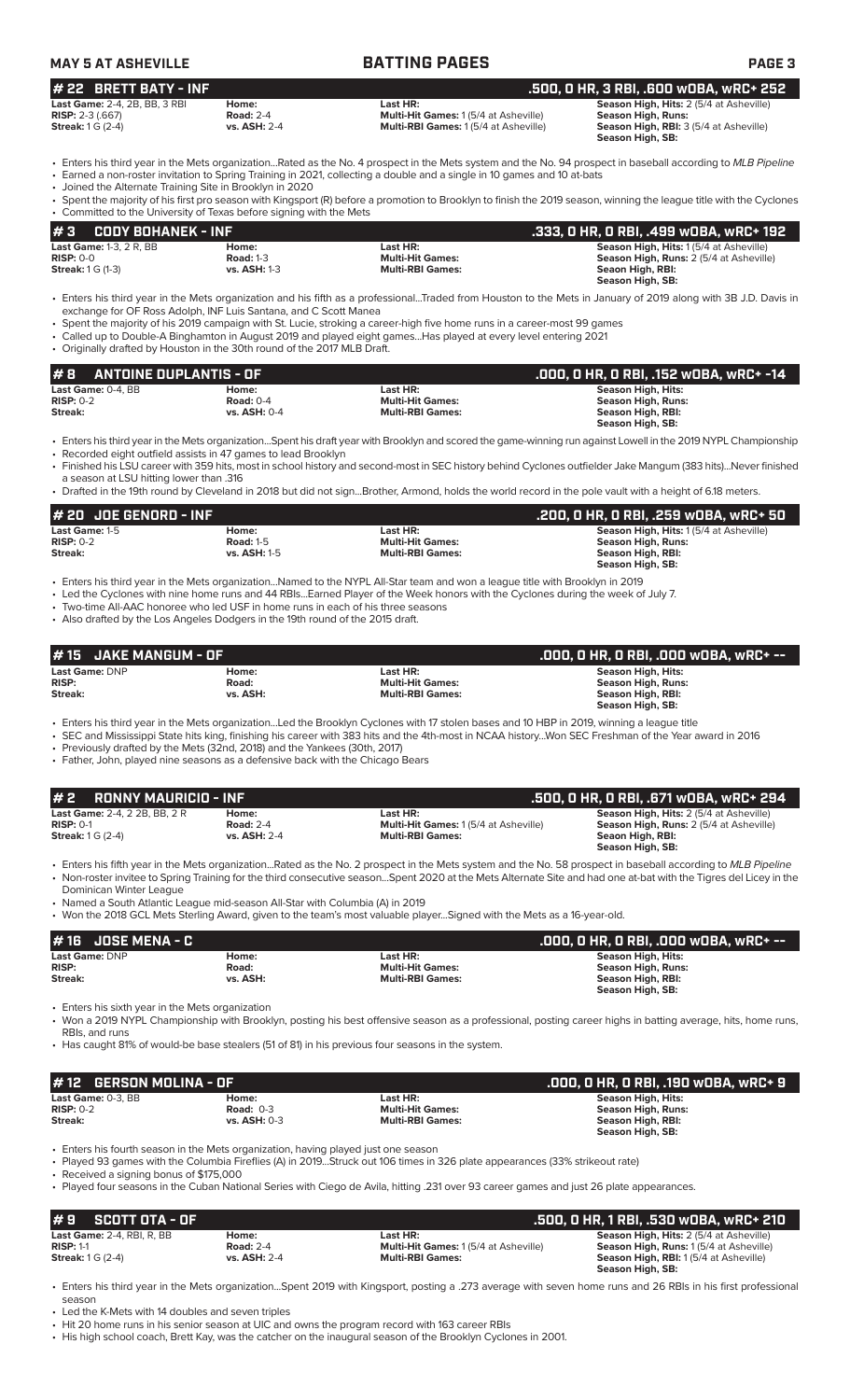| <b>MAY 5 AT ASHEVILLE</b>                                                                                                                                                                                      |                                                  | <b>BATTING PAGES</b>                                                                                                                                                                                                                                                                                                                                                                                                       | <b>PAGE 4</b>                                                                                                                                                                             |
|----------------------------------------------------------------------------------------------------------------------------------------------------------------------------------------------------------------|--------------------------------------------------|----------------------------------------------------------------------------------------------------------------------------------------------------------------------------------------------------------------------------------------------------------------------------------------------------------------------------------------------------------------------------------------------------------------------------|-------------------------------------------------------------------------------------------------------------------------------------------------------------------------------------------|
| #19 LUKE RITTER - INF                                                                                                                                                                                          |                                                  |                                                                                                                                                                                                                                                                                                                                                                                                                            | .200, 0 HR, 0 RBI, .189 w0BA, wRC+ 8                                                                                                                                                      |
| Last Game: 1-5, R<br><b>RISP: 0-2</b><br><b>Streak:</b> 1 G (1-5)                                                                                                                                              | Home:<br><b>Road: 1-5</b><br>vs. ASH: 1-5        | Last HR:<br><b>Multi-Hit Games:</b><br><b>Multi-RBI Games:</b>                                                                                                                                                                                                                                                                                                                                                             | Season High, Hits: 1 (5/4 at Asheville)<br><b>Season High, Runs: 1(5/4 at Asheville)</b><br>Season High, RBI:<br>Season High, SB:                                                         |
| • Led Brooklyn in 2019 in games played (68), runs (39), doubles (15), and walks (33)<br>• Two-time First Team All-AAC honoree<br>• Also drafted by the Minnesota Twins in the 37th round of the 2018 MLB Draft |                                                  | Enters his third year in the Mets organizationWon a New York-Penn League title with Brooklyn in 2019                                                                                                                                                                                                                                                                                                                       |                                                                                                                                                                                           |
| • Played linebacker at Rockhurst High School and set the school record with 184 tackles.                                                                                                                       |                                                  |                                                                                                                                                                                                                                                                                                                                                                                                                            |                                                                                                                                                                                           |
| # 24 HAYDEN SENGER - C<br>Last Game: 2-5, HR, RBI, 2 R<br><b>RISP: 0-1</b><br><b>Streak:</b> 1 G (2-5)                                                                                                         | Home:<br><b>Road: 2-5</b><br><b>vs. ASH: 2-5</b> | Last HR: 1 (5/4 at Asheville)<br>Multi-Hit Games: 1 (5/4 at Asheville)<br><b>Multi-RBI Games:</b>                                                                                                                                                                                                                                                                                                                          | .400, 1 HR, 1 RBI, .658 w0BA, wRC+ 286<br>Season High, Hits: 2 (5/4 as Asheville)<br>Season High, Runs: 2 (5/4 at Asheville)<br>Season High, RBI: 1(5/4 at Asheville)<br>Season High, SB: |
| • Enters his fourth year in the Mets systemNon-roster invitee to 2021 Spring Training<br>• First-Team All-MAC at Miami in 2018                                                                                 |                                                  | • Spent 2019 with Columbia, catching 33 of 87 (38%) of runners attempting to steal a base in his first full pro season and getting hit by pitch 19 times in 90 games.<br>• Made pro debut with Kingsport (R) in 2018, playing 10 games before finishing the season with 22 games for the Brooklyn Cyclones<br>• All-time hits leader at Lakota East High School, also playing football as a middle linebacker.             |                                                                                                                                                                                           |
| <b>BLAKE TIBERI - INF/OF</b><br>#4                                                                                                                                                                             |                                                  |                                                                                                                                                                                                                                                                                                                                                                                                                            | .000, O HR, O RBI, .000 WOBA, WRC+ --                                                                                                                                                     |
| Last Game: DNP<br><b>RISP:</b><br>Streak:                                                                                                                                                                      | Home:<br>Road:<br>vs. ASH:                       | Last HR:<br><b>Multi-Hit Games:</b><br><b>Multi-RBI Games:</b>                                                                                                                                                                                                                                                                                                                                                             | Season High, Hits:<br><b>Season High, Runs:</b><br>Season High, RBI:<br>Season High, SB:                                                                                                  |
| after just five games<br>• 2016 Third Team All-ACC in final year in college.                                                                                                                                   |                                                  | • Enters his sixth year in the Mets organizationReturns to Brooklyn for the first time since his pro debut year in 2016<br>• Spent parts of two seasons with Columbia and St. LucieUnderwent Tommy John surgery on his elbow on May 3, 2017, missing the remainder of the season<br>• Has played second base, third base, left field and right field across more than 295 games                                            |                                                                                                                                                                                           |
| <b>JUAN URIARTE - C</b><br># 17                                                                                                                                                                                |                                                  |                                                                                                                                                                                                                                                                                                                                                                                                                            | .000, O HR, O RBI, .000 wOBA, wRC+ --                                                                                                                                                     |
| Last Game: DNP<br><b>RISP:</b><br><b>Streak:</b>                                                                                                                                                               | Home:<br>Road:<br>vs. ASH:                       | Last HR:<br><b>Multi-Hit Games:</b><br><b>Multi-RBI Games:</b>                                                                                                                                                                                                                                                                                                                                                             | <b>Season High, Hits:</b><br><b>Season High, Runs:</b><br>Season High, RBI:<br>Season High, SB:                                                                                           |
| • Caught 16 of 44 (36%) would-be base stealers in 2019.                                                                                                                                                        |                                                  | Enters his eighth year in the Mets organizationSpent 2019 with Columbia (A) and the GCL Mets (R)<br>• Injured in his first at-bat with Brooklyn in 2018 on Opening Day at Staten Island, missing the entire season<br>. Finished 10th in batting average in the Appalachian League with Kingsport in 2017, hitting .305                                                                                                    |                                                                                                                                                                                           |
| <b>ANTHONY WALTERS - INF</b><br># 10                                                                                                                                                                           |                                                  |                                                                                                                                                                                                                                                                                                                                                                                                                            | .000, 0 HR, 0 RBI, .000 w0BA, wRC+ --                                                                                                                                                     |
| Last Game: DNP<br><b>RISP:</b><br><b>Streak:</b>                                                                                                                                                               | Home:<br>Road:<br>vs. ASH:                       | Last HR:<br><b>Multi-Hit Games:</b><br><b>Multi-RBI Games:</b>                                                                                                                                                                                                                                                                                                                                                             | <b>Season High, Hits:</b><br><b>Season High, Runs:</b><br>Season High, RBI:<br>Season High, SB:                                                                                           |
| Taber Lee and current Cyclones pitching coach Royce Ring in 2002<br>• Attended Cal and played one season with the Golden Bears in 2017                                                                         |                                                  | • Enters his second year and first season in the Mets organizationSelected as one of six by the Mets in the 2020 MLB Draft<br>• Drafted with teammate Casey Schmitt (SFG) in the top 100 picks of the MLB Draft, setting a mark for the first time two Aztecs have been drafted top 100 since<br>• Hit .271 in just 16 games for the Aztecs in 2020…Transferred to SDSU from Mt. San Antonio College after the 2018 season |                                                                                                                                                                                           |
| <b>MATT WINAKER - OF</b>                                                                                                                                                                                       |                                                  |                                                                                                                                                                                                                                                                                                                                                                                                                            | .000, O HR, O RBI, .000 WOBA, WRC+ --                                                                                                                                                     |
| Last Game: DNP<br><b>RISP:</b><br><b>Streak:</b>                                                                                                                                                               | Home:<br>Road:<br>vs. ASH:                       | Last HR:<br><b>Multi-Hit Games:</b><br><b>Multi-RBI Games:</b>                                                                                                                                                                                                                                                                                                                                                             | <b>Season High, Hits:</b><br><b>Season High, Runs:</b><br>Season High, RBI:<br>Season High, SB:                                                                                           |
| • Enters his fifth year in the Mets organizationSpent 2019 with Advanced-A St. Lucie<br>• Returns to Brooklyn for the first time since his draft season in 2017                                                |                                                  | • All-Pac 12 selection as a sophomore and junior at Stanford ahead of the draftPlayed first base and in the outfield with the Cardinal<br>• Went 50-for-50 on field goals and extra points as a member of the San Ramon Valley High School football team in 2014                                                                                                                                                           |                                                                                                                                                                                           |
|                                                                                                                                                                                                                |                                                  |                                                                                                                                                                                                                                                                                                                                                                                                                            |                                                                                                                                                                                           |
|                                                                                                                                                                                                                |                                                  |                                                                                                                                                                                                                                                                                                                                                                                                                            |                                                                                                                                                                                           |

| <b>Home Run Chart</b> |
|-----------------------|
|-----------------------|

| <u> Date</u> | Player        | <b>Opponent</b> | Exit Velo Launch Angle Distance Date |  | Player | <b>Opponent</b> | Exit Velo Launch Angle Distance |  |
|--------------|---------------|-----------------|--------------------------------------|--|--------|-----------------|---------------------------------|--|
| $\sqrt{5/4}$ | Hayden Senger | at Asheville    |                                      |  |        |                 |                                 |  |
|              |               |                 |                                      |  |        |                 |                                 |  |
|              |               |                 |                                      |  |        |                 |                                 |  |
|              |               |                 |                                      |  |        |                 |                                 |  |
|              |               |                 |                                      |  |        |                 |                                 |  |
|              |               |                 |                                      |  |        |                 |                                 |  |
|              |               |                 |                                      |  |        |                 |                                 |  |
|              |               |                 |                                      |  |        |                 |                                 |  |
|              |               |                 |                                      |  |        |                 |                                 |  |
|              |               |                 |                                      |  |        |                 |                                 |  |
|              |               |                 |                                      |  |        |                 |                                 |  |
|              |               |                 |                                      |  |        |                 |                                 |  |
|              |               |                 |                                      |  |        |                 |                                 |  |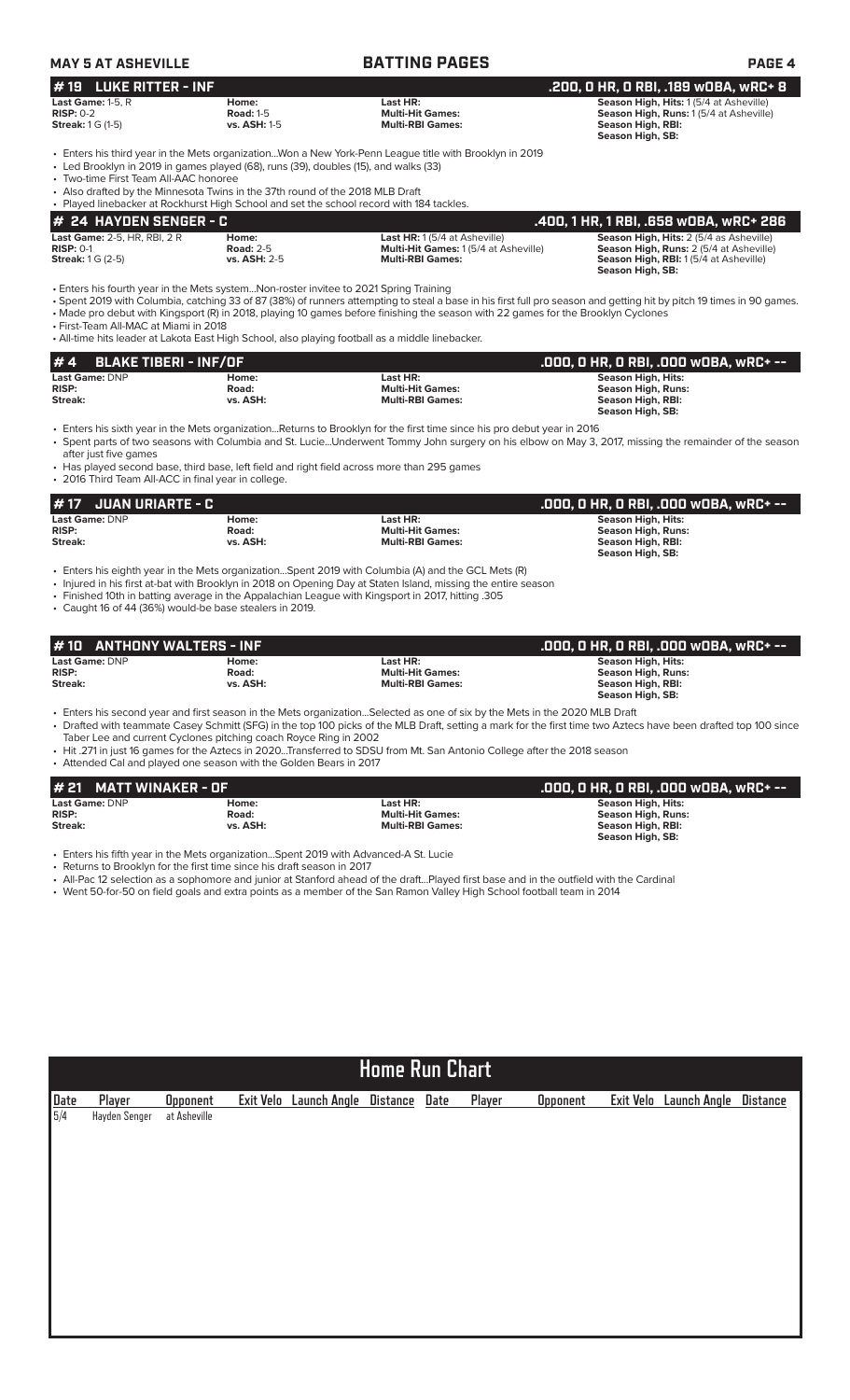| <b>MAY 5 AT ASHEVILLE</b>            |                                                                                                                                                                                                                                                                                                                                                                                                                                        | <b>BULLPEN PAGE</b> |                                     |                                                | <b>PAGE 5</b>                                                                                    |
|--------------------------------------|----------------------------------------------------------------------------------------------------------------------------------------------------------------------------------------------------------------------------------------------------------------------------------------------------------------------------------------------------------------------------------------------------------------------------------------|---------------------|-------------------------------------|------------------------------------------------|--------------------------------------------------------------------------------------------------|
| #18                                  | <b>ANDREW EDWARDS - LHP</b>                                                                                                                                                                                                                                                                                                                                                                                                            |                     | 0.0 K/9, 0.00 ERA, 0 SV             |                                                | <b>CYCLONES BULLPEN TOTALS</b>                                                                   |
| Last App:<br>Leadoff:                | <b>Last Loss:</b><br><b>Inherited Runners/Stranded:</b>                                                                                                                                                                                                                                                                                                                                                                                | SV/OP (Last):       | Holds:                              | Record: 0-0                                    | Holds:                                                                                           |
|                                      | • Enters his third year in the Mets organizationStruck out the final batter in Game 3 of the 2019<br>NYPL Championship Series to win Brooklyn's first outright minor league baseball title in team his-                                                                                                                                                                                                                                |                     |                                     | <b>ERA: 4.50</b><br>Saves/Op:                  |                                                                                                  |
| tory                                 | • Spent the entire 2019 season with the Cyclones, collecting three saves<br>. Went to New Mexico State for two seasons after pitching a pair of campaigns for Central Arizona.                                                                                                                                                                                                                                                         |                     |                                     | Hits: 5<br><b>Home Runs:</b>                   | Runs: 2                                                                                          |
| #13<br>Last App:                     | <b>JOSH HEJKA - RHP</b><br><b>Last Loss:</b>                                                                                                                                                                                                                                                                                                                                                                                           | SV/OP (Last):       | 0.0 K/9, 0.00 ERA, 0 SV<br>Holds:   | Walks: 1<br><b>Inherited Runners/Stranded:</b> | Strikeouts: 7<br>Record when bullpen doesn't allow a run:                                        |
| Leadoff:                             | <b>Inherited Runners/Stranded:</b><br>Enters his third year in the Mets organizationWon a 2019 NYPL title with Brooklyn, splitting time •<br>with the Cyclones and Kingsport Mets<br>· Signed as a minor league free agent in mid-summer after pitching in six games with the Westside<br>Wolly Mammoths in the United Shore Baseball League<br>. Pitched all four years at Johns Hopkins, switching to submarine later in his career. |                     |                                     |                                                | Record when bullpen allows a run: 1-0<br><b>LAST FIVE APPEARANCES</b>                            |
| #11                                  | NICK MACDONALD - RHP                                                                                                                                                                                                                                                                                                                                                                                                                   |                     | 0.0 K/9, 0.00 ERA, 0 SV             | OPP<br>DATE                                    | <b>ANDREW EDWARDS</b><br><b>DEC</b><br>IP H R ER BB<br>K<br>HR                                   |
| Last App:<br>Leadoff:                | Last Loss:<br><b>Inherited Runners/Stranded:</b><br>• Enters his third year in the Mets organization<br>• Pitched across three levels in the system in 2019, including being a member of the 2019 New<br>York-Penn League championship team in Brooklyn<br>• Drafted after his junior season at Florida International                                                                                                                  | SV/OP (Last):       | Holds:                              | DATE OPP                                       | <b>JOSH HEJKA</b><br><b>DEC</b><br>IP<br>H R ER BB<br>K<br>HR                                    |
| #5<br>Last App:<br>Leadoff:          | <b>BRIAN METOYER - RHP</b><br>Last Loss:<br><b>Inherited Runners/Stranded:</b>                                                                                                                                                                                                                                                                                                                                                         | SV/OP (Last):       | 0.0 K/9, 0.00 ERA, 0 SV<br>Holds:   |                                                |                                                                                                  |
| <b>GCL Mets and Kingsport Mets</b>   | · Enters his fourth year in the Mets orgWon a New York Penn League title with Brooklyn in 2019<br>• Struck out 40 batters over 28.2 innings with BrooklynSpent his first professional season with<br>• Joins Ronnie Robbins (30th, 1981 - Toronto) as the only two LSU-Alexandria Generals to be<br>drafted by a MLB team in school history<br>• Native of Natchitoches (NACK-ah-tish), the oldest city in Louisiana (est. 1714).      |                     |                                     | DATE OPP                                       | <b>NICK MACDONALD</b><br><b>DEC</b><br>IP<br>H R ER BB<br>К<br>HR                                |
| #43                                  | <b>BRYCE MONTES DE OCA - RHP</b>                                                                                                                                                                                                                                                                                                                                                                                                       |                     | 0.0 K/9, 0.00 ERA, 0 SV             |                                                | <b>BRIAN METOYER</b>                                                                             |
| Last App:                            | Last Loss:                                                                                                                                                                                                                                                                                                                                                                                                                             | SV/OP (Last):       | Holds:                              | DATE OPP                                       | DEC IP<br>H R ER BB<br>K<br>HR                                                                   |
| Leadoff:<br>nerve transposition      | <b>Inherited Runners/Stranded:</b><br>• Enters his fourth year in the Mets orgHas not pitched as a professional due to injuries<br>• Underwent Tommy John surgery as a high school junior and missed 2016 after having ulnar<br>• Previously drafted by Washington in the 15th round of the 2017 MLB Draft and by the Chicago<br>White Sox in the 14th round of the 2015 MLB Draft.                                                    |                     |                                     | DATE OPP                                       | <b>BRYCE MONTES DE OCA</b><br>H R ER BB<br>DEC.<br>IP<br>K                                       |
| #7<br>Last App: 5/4<br>Leadoff: 1-2  | <b>ERIC ORZE - RHP</b><br>Last Loss:<br><b>Inherited Runners/Stranded:</b>                                                                                                                                                                                                                                                                                                                                                             | SV/OP (Last):       | 13.50 K/9, 4.50 ERA, 0 SV<br>Holds: |                                                | HR                                                                                               |
|                                      | • Enters his second year and first full season in the Mets organization<br>. One of six draft picks by the Mets in the 2020 MLB Draftfinal selection for the club<br>• Two-time cancer survivor, beating testicular cancer and stage-zero melanoma<br>• Struck out 29 batters over 19.2 innings with Univ. New Orleans in '20 as Saturday starter.                                                                                     |                     |                                     | OPP<br>DATE<br>@ASH<br>5/4                     | <b>ERIC ORZE</b><br><b>DEC</b><br>IP<br>Н<br>R<br>ER<br>BB<br>К<br>HR<br>3<br>2.0<br>2<br>0<br>1 |
| #26<br>Last App:<br>Leadoff:         | <b>MICHEL OTANEZ - RHP</b><br>Last Loss:<br><b>Inherited Runners/Stranded:</b>                                                                                                                                                                                                                                                                                                                                                         | SV/OP (Last):       | 0.0 K/9, 0.00 ERA, 0 SV<br>Holds:   |                                                | <b>MICHEL OTANEZ</b>                                                                             |
|                                      | • Enters his sixth year in the Mets orgNo. 26 prospect in the system according to MLB Pipeline<br>• Returns to Brooklyn for the second assignment in a row<br>$\cdot$ Pitched with the Cyclones and won an NYPL title in 2019 and also spent time with Kingsport $\cdot$<br>Missed 2017 due to injuryStruck out 21 batters in 21.1 innings with the DSL Mets1 in 2016.                                                                 |                     |                                     | OPP<br>DATE                                    | IP<br>H R ER BB<br>DEC.<br>K<br>HR                                                               |
| #48<br>Last App: 5/4<br>Leadoff: 2-2 | <b>MITCH RAGAN - RHP</b><br><b>Last Loss:</b><br><b>Inherited Runners/Stranded:</b>                                                                                                                                                                                                                                                                                                                                                    | SV/OP (Last):       | 18.00 K/9, 4.50 ERA, 0 SV<br>Holds: | DATE<br>OPP<br>5/4<br>@ASH                     | <b>MITCH RAGAN</b><br>DEC<br>IP<br>H<br>R ER<br>BB<br>HR<br>2.0<br>3<br>4<br>1<br>1              |
|                                      | Enters his third year in the Mets organizationWon a title with Brooklyn in 2019, earning the win                                                                                                                                                                                                                                                                                                                                       |                     |                                     |                                                |                                                                                                  |

in the championship-clinching game against Lowell • Named a New York-Penn League All-Star with the Cyclones

• Named the 2019 Big East Pitcher of the Year with Creighton, sweeping the tournament en route to a title

• Pitched at Creighton for two seasons after spending 2017 with Iowa West and 2016 with Wayne State.

|                      |                  |     | <b>Number of Pitches Thrown</b> |                |     |     |     |
|----------------------|------------------|-----|---------------------------------|----------------|-----|-----|-----|
| <b>Pitcher</b>       | <b>Days Rest</b> | 5/4 | 5/5                             | 5/6            | 5/7 | 5/8 | 5/9 |
| Edwards, Andrew      |                  | --  | --                              | --             |     | --  |     |
| Hejka, Josh          |                  | --  | --                              | $\overline{a}$ | --  | --  |     |
| MacDonald, Nick      |                  | --  | --                              | --             | --  | --  |     |
| Metoyer, Brian       |                  | --  | --                              | --             | --  | --  |     |
| Montes de Oca, Bryce |                  | --  | --                              | --             | --  | --  |     |
| Orze, Eric           | $\Omega$         | 30  | --                              | --             | --  | --  |     |
| Otanez, Michel       |                  | --  | --                              | --             | --  | --  |     |
| Ragan, Mitch         | ∩                | 42  |                                 | --             |     | --  |     |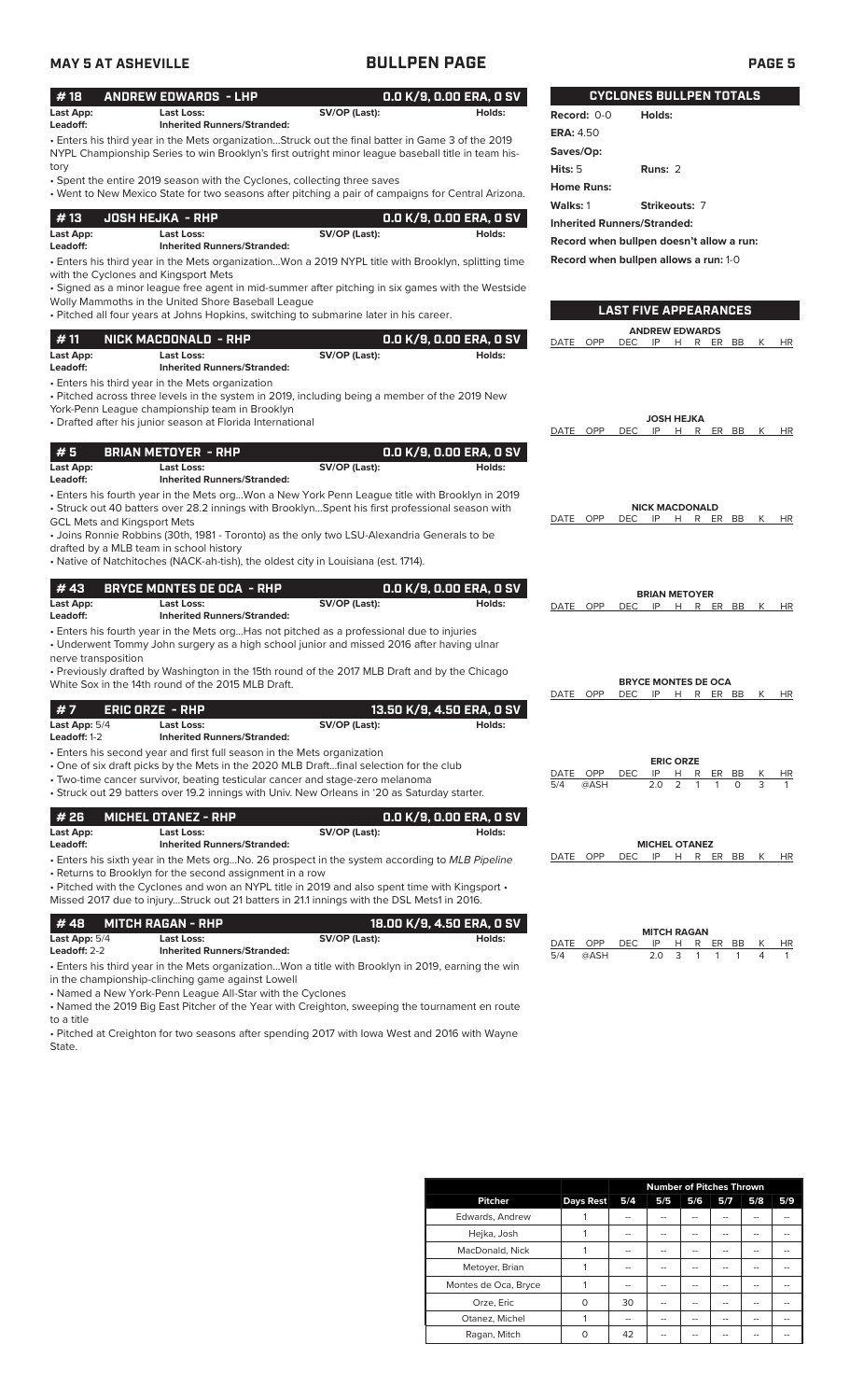### **MAY 5 AT ASHEVILLE HIGH/LOW & CHARTS PAGE 6**

| INDIVIDUAL BATTING HIGHS |
|--------------------------|
|                          |
|                          |
|                          |
|                          |
|                          |
|                          |
|                          |
|                          |
|                          |
|                          |
|                          |
|                          |
|                          |
|                          |
|                          |
|                          |
|                          |
| TEAM BATTING HIGHS       |

| FIELDING |  |
|----------|--|
|          |  |
|          |  |
|          |  |
|          |  |

|                                  | <b>OUTFIELD ASSISTS (O)</b> |        |
|----------------------------------|-----------------------------|--------|
| <b>STARTERS BY POSITION</b>      | <b>NAME</b><br><b>TOTAL</b> | (LAST) |
| C- Senger (1)                    |                             |        |
| 1B- Genord (1)                   |                             |        |
| <b>2B-</b> Ritter (1)            |                             |        |
| <b>3B-</b> Baty (1)              |                             |        |
| SS- Mauricio (1)                 | UNIFORM RECORDS             |        |
| LF- Duplantis (1)                | <b>Home White</b>           | $0-0$  |
| $CF-$ Ota (1)                    | <b>Road Gray</b>            | $1-0$  |
| RF- Molina (1)                   |                             |        |
| DH-Bohanek (1)                   |                             |        |
| <b>STARTERS BY BATTING ORDER</b> |                             |        |
| 1st - Duplantis (1)              |                             |        |
| 2nd - Bohanek (1)                |                             |        |
| 3rd - Mauricio (1)               |                             |        |
| <b>4th-Baty (1)</b>              |                             |        |
| 5th-Ritter (1)                   |                             |        |
| 6th- Ota (1)                     |                             |        |
| 7th- Genord (1)                  |                             |        |
| 8th-Senger (1)                   |                             |        |
| 9th-Molina (1)                   |                             |        |
|                                  |                             |        |
|                                  | <b>EJECTIONS</b>            |        |

|         | <b>CATCHERS STEALING</b> |     |            |      | <b>MULTI-RUN INNINGS</b> |                 |
|---------|--------------------------|-----|------------|------|--------------------------|-----------------|
| Name    | CS                       | ATT | <b>PCT</b> | Runs | <b>Times</b>             | Last            |
| Mena    |                          |     | 0%         |      |                          | 8th, 5/4 at ASH |
| Senger  |                          | O   | 0%         |      |                          |                 |
| Uriarte |                          |     | 0%         |      |                          |                 |
| Team    |                          |     | 0%         |      |                          |                 |

|                  |     | 2 |   | 4 | п | - 6 | $\overline{\phantom{a}}$ | - 8 | 9 |   | 10+ TOTALS |
|------------------|-----|---|---|---|---|-----|--------------------------|-----|---|---|------------|
| <b>OPPONENTS</b> | 40. | 0 | 0 | 0 | o | 0   |                          |     |   | 0 | 2          |
| <b>BKLYN</b>     | 2   |   | , |   | o | 0   | 0                        | 2   | 0 | 0 | 8          |

| INDIVIDUAL PITCHING HIGHS |                                                                                |  |  |  |  |  |  |
|---------------------------|--------------------------------------------------------------------------------|--|--|--|--|--|--|
|                           |                                                                                |  |  |  |  |  |  |
|                           |                                                                                |  |  |  |  |  |  |
|                           | Most Home Runs Allowed, Game1 (Eric Orze, Mitch Ragan 5/4 at Asheville)        |  |  |  |  |  |  |
|                           |                                                                                |  |  |  |  |  |  |
|                           |                                                                                |  |  |  |  |  |  |
|                           |                                                                                |  |  |  |  |  |  |
|                           |                                                                                |  |  |  |  |  |  |
|                           |                                                                                |  |  |  |  |  |  |
|                           |                                                                                |  |  |  |  |  |  |
|                           | Most Innings Pitched, Reliever  2.0 (Eric Orze, Mitch Ragan, 5/4 at Asheville) |  |  |  |  |  |  |
|                           | Most Consecutive Scoreless Inn., Starter5 (Josh Walker, 5/4 at Asheville)      |  |  |  |  |  |  |
|                           | Most Consecutive Scoreless Inn., Reliever  2 (Mitch Ragan, 5/4 at Asheville)   |  |  |  |  |  |  |

| TEAM PITCHING HIGHS |  |
|---------------------|--|
|                     |  |
|                     |  |
|                     |  |
|                     |  |
|                     |  |
|                     |  |
|                     |  |
|                     |  |
|                     |  |
|                     |  |
|                     |  |
|                     |  |
|                     |  |
|                     |  |
|                     |  |
|                     |  |

| <b>TEAM MISCELLANEOUS</b> |  |
|---------------------------|--|
|                           |  |
|                           |  |
|                           |  |
|                           |  |
|                           |  |
|                           |  |
|                           |  |
|                           |  |
|                           |  |
|                           |  |
|                           |  |
|                           |  |

|                   | Largest Lead Lost            |         |                           |  |
|-------------------|------------------------------|---------|---------------------------|--|
|                   | OUTFIELD ASSIS <u>TS (O)</u> |         | RECORD BREAKDOWN          |  |
| <b>NAME</b>       | <b>TOTAL</b>                 | (LAST)  |                           |  |
|                   |                              |         |                           |  |
|                   |                              |         |                           |  |
|                   |                              |         |                           |  |
|                   |                              |         |                           |  |
|                   |                              |         |                           |  |
|                   |                              |         |                           |  |
|                   |                              |         |                           |  |
|                   |                              |         |                           |  |
|                   |                              |         |                           |  |
|                   | UNIFORM RECORDS              |         |                           |  |
|                   |                              |         |                           |  |
| <b>Home White</b> |                              | $0 - 0$ |                           |  |
|                   |                              |         |                           |  |
| <b>Road Gray</b>  |                              | $1 - 0$ |                           |  |
|                   |                              |         |                           |  |
|                   |                              |         |                           |  |
|                   |                              |         | Score 4 or More Runs1-0   |  |
|                   |                              |         |                           |  |
|                   |                              |         |                           |  |
|                   |                              |         |                           |  |
|                   |                              |         |                           |  |
|                   |                              |         | Opponent Hits More HRs1-0 |  |
|                   |                              |         |                           |  |
|                   |                              |         |                           |  |
|                   |                              |         |                           |  |
|                   |                              |         |                           |  |
|                   |                              |         |                           |  |
|                   |                              |         |                           |  |
|                   |                              |         |                           |  |
|                   |                              |         |                           |  |
|                   |                              |         |                           |  |
|                   |                              |         |                           |  |
|                   |                              |         |                           |  |
|                   |                              |         |                           |  |
|                   |                              |         |                           |  |
|                   |                              |         |                           |  |
|                   |                              |         |                           |  |
|                   |                              |         |                           |  |
|                   |                              |         |                           |  |
|                   |                              |         |                           |  |
|                   |                              |         |                           |  |
|                   | EJECTIONS                    |         |                           |  |
| Name              | <b>Umpire</b>                | Date    |                           |  |
|                   |                              |         |                           |  |

| <b>MISC. WINS</b> |
|-------------------|
|                   |
|                   |
|                   |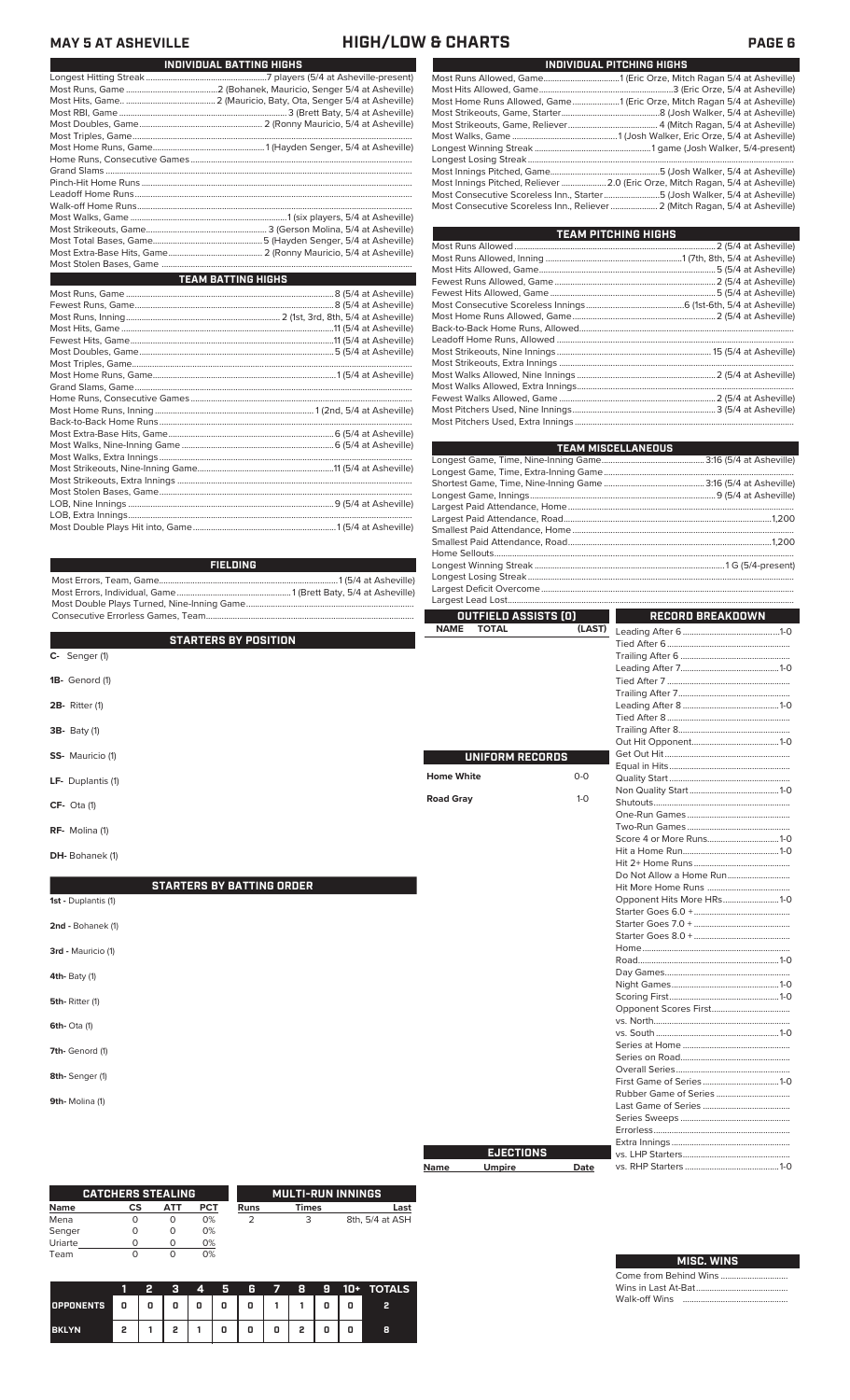## **MAY 5 AT ASHEVILLE GAME BY GAME RESULTS PAGE 7**

|              |                |                                    |                        |         |        |          |             | <b>GAME-BY-GAME RESULTS</b> |                       |             |             |                   |  |  |  |  |  |  |
|--------------|----------------|------------------------------------|------------------------|---------|--------|----------|-------------|-----------------------------|-----------------------|-------------|-------------|-------------------|--|--|--|--|--|--|
| <b>DATE</b>  | GM#            | <b>OPPONENT</b>                    | W-L/TIME SCORE         |         | RECORD | POSITION | GA/GB       | <b>WINNING PITCHER</b>      | <b>LOSING PITCHER</b> | <b>SAVE</b> | <b>TIME</b> | <b>ATTENDANCE</b> |  |  |  |  |  |  |
| 5/4          | $\mathbf{1}$   | at Asheville                       | W                      | $8 - 2$ | $1-0$  | T1st     | $^{\rm +1}$ | Josh Walker (1-0)           | Blair Henley (0-1)    |             | 3:16        | 1,200             |  |  |  |  |  |  |
| 5/5          | $\overline{a}$ | at Asheville                       | 6:35 p.m.              |         |        |          |             |                             |                       |             |             |                   |  |  |  |  |  |  |
| 5/6          | 3              | at Asheville                       | 6:35 p.m.              |         |        |          |             |                             |                       |             |             |                   |  |  |  |  |  |  |
| 5/7          | 4              | at Asheville                       | 6:35 p.m.              |         |        |          |             |                             |                       |             |             |                   |  |  |  |  |  |  |
| 5/8          | 5              | at Asheville                       | 6:05 p.m.              |         |        |          |             |                             |                       |             |             |                   |  |  |  |  |  |  |
| 5/9          | 6              | at Asheville                       | 1:05 p.m.              |         |        |          |             |                             |                       |             |             |                   |  |  |  |  |  |  |
| 5/10         |                | OFF DAY                            |                        |         |        |          |             |                             |                       |             |             |                   |  |  |  |  |  |  |
| 5/11         | 7              | at Greenville                      | 7:05 p.m.              |         |        |          |             |                             |                       |             |             |                   |  |  |  |  |  |  |
| 5/12         | 8              | at Greenville                      | 7:05 p.m.              |         |        |          |             |                             |                       |             |             |                   |  |  |  |  |  |  |
| 5/13         | 9              | at Greenville                      | 7:05 p.m.              |         |        |          |             |                             |                       |             |             |                   |  |  |  |  |  |  |
| 5/14         | 10             | at Greenville                      | 7:05 p.m.              |         |        |          |             |                             |                       |             |             |                   |  |  |  |  |  |  |
| 5/15         | 11             | at Greenville                      | 7:05 p.m.              |         |        |          |             |                             |                       |             |             |                   |  |  |  |  |  |  |
| 5/16<br>5/17 | 12             | at Greenville<br>OFF DAY           | 3:05 p.m.              |         |        |          |             |                             |                       |             |             |                   |  |  |  |  |  |  |
| 5/18         | 13             | <b>Hudson Valley</b>               | 6:30 p.m.              |         |        |          |             |                             |                       |             |             |                   |  |  |  |  |  |  |
| 5/19         | 14             | <b>Hudson Valley</b>               | 6:30 p.m.              |         |        |          |             |                             |                       |             |             |                   |  |  |  |  |  |  |
| 5/20         | 15             | <b>Hudson Valley</b>               | 6:30 p.m.              |         |        |          |             |                             |                       |             |             |                   |  |  |  |  |  |  |
| 5/21         | 16             | <b>Hudson Valley</b>               | 7:00 p.m.              |         |        |          |             |                             |                       |             |             |                   |  |  |  |  |  |  |
| 5/22         | 17             | <b>Hudson Valley</b>               | 4:00 p.m.              |         |        |          |             |                             |                       |             |             |                   |  |  |  |  |  |  |
| 5/23         | 18             | <b>Hudson Valley</b>               | 1:00 p.m.              |         |        |          |             |                             |                       |             |             |                   |  |  |  |  |  |  |
| 5/24         |                | OFF DAY                            |                        |         |        |          |             |                             |                       |             |             |                   |  |  |  |  |  |  |
| 5/25         | 19             | Aberdeen                           | 6:30 p.m.              |         |        |          |             |                             |                       |             |             |                   |  |  |  |  |  |  |
| 5/26         | 20             | Aberdeen                           | 6:30 p.m.              |         |        |          |             |                             |                       |             |             |                   |  |  |  |  |  |  |
| 5/27         | 21             | Aberdeen                           | 6:30 p.m.              |         |        |          |             |                             |                       |             |             |                   |  |  |  |  |  |  |
| 5/28         | 22             | Aberdeen                           | 7:00 p.m.              |         |        |          |             |                             |                       |             |             |                   |  |  |  |  |  |  |
| 5/29         | 23             | Aberdeen                           | 4:00 p.m.              |         |        |          |             |                             |                       |             |             |                   |  |  |  |  |  |  |
| 5/30         | 24             | Aberdeen                           | 1:00 p.m.              |         |        |          |             |                             |                       |             |             |                   |  |  |  |  |  |  |
| 5/31         |                | OFF DAY                            |                        |         |        |          |             |                             |                       |             |             |                   |  |  |  |  |  |  |
|              |                |                                    |                        |         |        |          |             | MAY [1-0]                   |                       |             |             |                   |  |  |  |  |  |  |
| 6/1<br>6/2   | 25<br>26       | at Jersey Shore<br>at Jersey Shore | 7:05 p.m.<br>7:05 p.m. |         |        |          |             |                             |                       |             |             |                   |  |  |  |  |  |  |
| 6/3          | 27             | at Jersey Shore                    | 7:05 p.m.              |         |        |          |             |                             |                       |             |             |                   |  |  |  |  |  |  |
| 6/4          | 28             | at Jersey Shore                    | 7:05 p.m.              |         |        |          |             |                             |                       |             |             |                   |  |  |  |  |  |  |
| 6/5          | 29             | at Jersey Shore                    | 7:05 p.m.              |         |        |          |             |                             |                       |             |             |                   |  |  |  |  |  |  |
| 6/6          | 30             | at Jersey Shore                    | 1:05 p.m.              |         |        |          |             |                             |                       |             |             |                   |  |  |  |  |  |  |
| 6/7          |                | OFF DAY                            |                        |         |        |          |             |                             |                       |             |             |                   |  |  |  |  |  |  |
| 6/8          | 31             | <b>Hudson Valley</b>               | 6:30 p.m.              |         |        |          |             |                             |                       |             |             |                   |  |  |  |  |  |  |
| 6/9          | 32             | <b>Hudson Valley</b>               | 6:30 p.m.              |         |        |          |             |                             |                       |             |             |                   |  |  |  |  |  |  |
| 6/10         | 33             | <b>Hudson Valley</b>               | 6:30 p.m.              |         |        |          |             |                             |                       |             |             |                   |  |  |  |  |  |  |
| 6/11         | 34             | <b>Hudson Valley</b>               | 7:00 p.m.              |         |        |          |             |                             |                       |             |             |                   |  |  |  |  |  |  |
| 6/12         | 35             | <b>Hudson Valley</b>               | 4:00 p.m.              |         |        |          |             |                             |                       |             |             |                   |  |  |  |  |  |  |
| 6/13         | 36             | <b>Hudson Valley</b>               | 1:00 p.m.              |         |        |          |             |                             |                       |             |             |                   |  |  |  |  |  |  |
| 6/14         |                | OFF DAY                            |                        |         |        |          |             |                             |                       |             |             |                   |  |  |  |  |  |  |
| 6/15<br>6/16 | 37<br>38       | at Wilmington<br>at Wilmington     | 7:05 p.m.<br>7:05 p.m. |         |        |          |             |                             |                       |             |             |                   |  |  |  |  |  |  |
| 6/17         | 39             | at Wilmington                      | 7:05 p.m.              |         |        |          |             |                             |                       |             |             |                   |  |  |  |  |  |  |
| 6/18         | 40             | at Wilmington                      | 7:05 p.m.              |         |        |          |             |                             |                       |             |             |                   |  |  |  |  |  |  |
| 6/19         | 41             | at Wilmington                      | 6:05 p.m.              |         |        |          |             |                             |                       |             |             |                   |  |  |  |  |  |  |
| 6/20         | 42             | at Wilmington                      | 1:05 p.m.              |         |        |          |             |                             |                       |             |             |                   |  |  |  |  |  |  |
| 6/21         |                | OFF DAY                            |                        |         |        |          |             |                             |                       |             |             |                   |  |  |  |  |  |  |
| 6/22         | 43             | <b>Jersey Shore</b>                | 6:30 p.m.              |         |        |          |             |                             |                       |             |             |                   |  |  |  |  |  |  |
| 6/23         | 44             | <b>Jersey Shore</b>                | 6:30 p.m.              |         |        |          |             |                             |                       |             |             |                   |  |  |  |  |  |  |
| 6/24         | 45             | <b>Jersey Shore</b>                | 6:30 p.m.              |         |        |          |             |                             |                       |             |             |                   |  |  |  |  |  |  |
| 6/25         | 46             | <b>Jersey Shore</b>                | 7:00 p.m.              |         |        |          |             |                             |                       |             |             |                   |  |  |  |  |  |  |
| 6/26         | 47             | <b>Jersey Shore</b>                | 6:00 p.m.              |         |        |          |             |                             |                       |             |             |                   |  |  |  |  |  |  |
| 6/27         | 48             | <b>Jersey Shore</b>                | 4:00 p.m.              |         |        |          |             |                             |                       |             |             |                   |  |  |  |  |  |  |
| 6/28         |                | OFF DAY                            |                        |         |        |          |             |                             |                       |             |             |                   |  |  |  |  |  |  |
| 6/29<br>6/30 | 49<br>50       | at Aberdeen<br>at Aberdeen         | 7:05 p.m.<br>7:05 p.m. |         |        |          |             |                             |                       |             |             |                   |  |  |  |  |  |  |
|              |                |                                    |                        |         |        |          |             | JUNE (0-0)                  |                       |             |             |                   |  |  |  |  |  |  |
| 7/1          | 51             | at Aberdeen                        | 7:05 p.m.              |         |        |          |             |                             |                       |             |             |                   |  |  |  |  |  |  |
| 7/2          | 52             | at Aberdeen                        | 7:05 p.m.              |         |        |          |             |                             |                       |             |             |                   |  |  |  |  |  |  |
| 7/3          | 53             | at Aberdeen                        | 6:05 pm.               |         |        |          |             |                             |                       |             |             |                   |  |  |  |  |  |  |
| 7/4          | 54             | at Aberdeen                        | 2:05 p.m.              |         |        |          |             |                             |                       |             |             |                   |  |  |  |  |  |  |
| 7/5          |                | OFF DAY                            |                        |         |        |          |             |                             |                       |             |             |                   |  |  |  |  |  |  |
| 7/6          | 55             | at Hudson Valley                   | 7:05 p.m.              |         |        |          |             |                             |                       |             |             |                   |  |  |  |  |  |  |
| 7/7          | 56             | at Hudson Valley                   | 7:05 p.m.              |         |        |          |             |                             |                       |             |             |                   |  |  |  |  |  |  |
| 7/8          | 57             | at Hudson Valley 7:05 p.m.         |                        |         |        |          |             |                             |                       |             |             |                   |  |  |  |  |  |  |
| 7/9          | 58             | at Hudson Valley                   | 7:05 p.m.              |         |        |          |             |                             |                       |             |             |                   |  |  |  |  |  |  |
| 7/10         | 59             | at Hudson Valley                   | 6:05 p.m.              |         |        |          |             |                             |                       |             |             |                   |  |  |  |  |  |  |
| 7/11         | 60             | at Hudson Valley                   | 4:35 p.m.              |         |        |          |             |                             |                       |             |             |                   |  |  |  |  |  |  |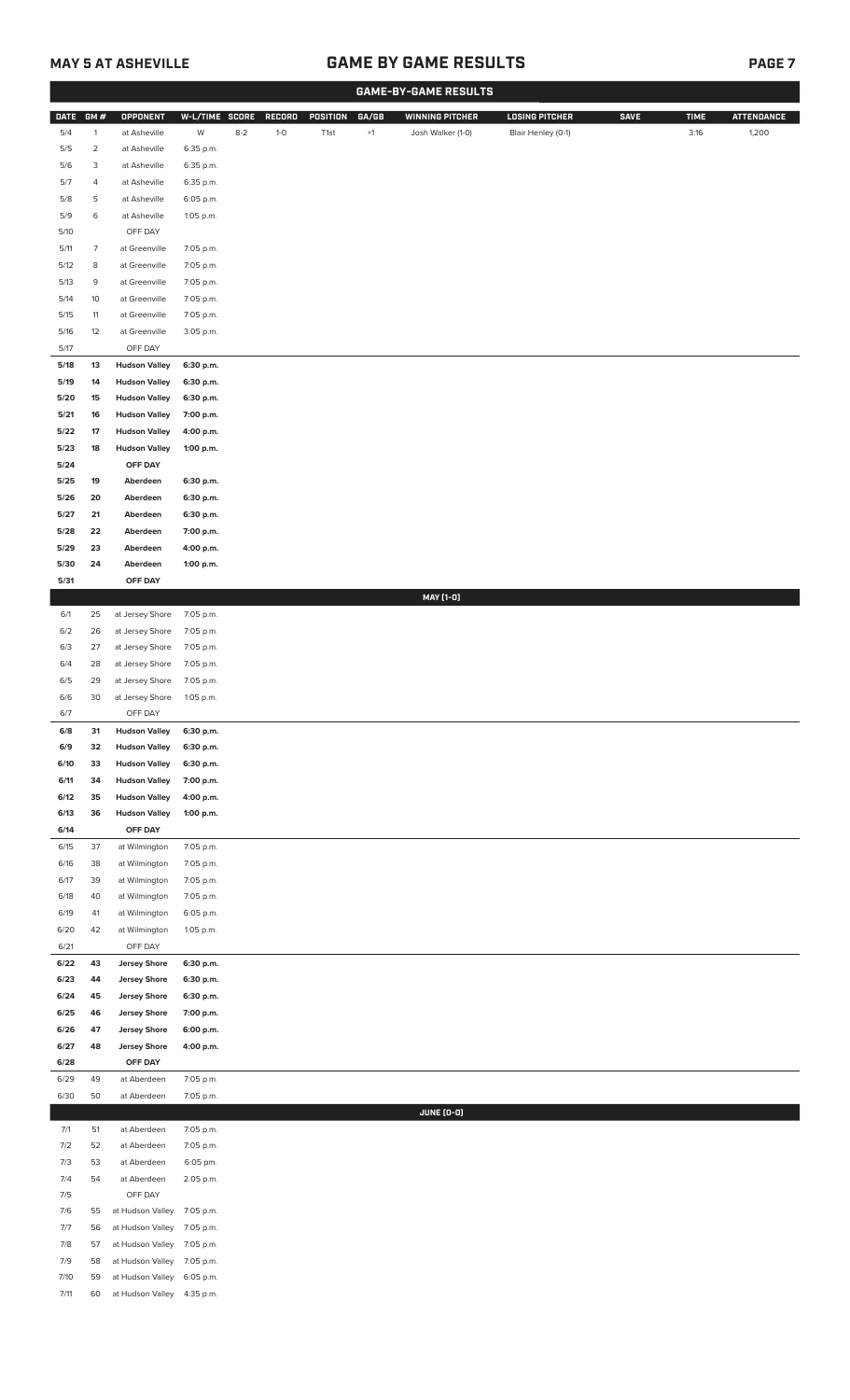### **MAY 5 AT ASHEVILLE GAME-BY-GAME PAGE 8**

| <b>DATE</b> | GM# | OPPONENT                   | W-L/TIME SCORE | GA/GB<br>RECORD<br>POSITION | <b>WINNING PITCHER</b> | <b>LOSING PITCHER</b> | <b>SAVE</b> | <b>TIME</b> | <b>ATTENDANCE</b> |
|-------------|-----|----------------------------|----------------|-----------------------------|------------------------|-----------------------|-------------|-------------|-------------------|
| 7/12        |     | OFF DAY                    |                |                             |                        |                       |             |             |                   |
| 7/13        | 61  | <b>Jersey Shore</b>        | 6:30 p.m.      |                             |                        |                       |             |             |                   |
| 7/14        | 62  | <b>Jersey Shore</b>        | 6:30 p.m.      |                             |                        |                       |             |             |                   |
| 7/15        | 63  | <b>Jersey Shore</b>        | 6:30 p.m.      |                             |                        |                       |             |             |                   |
| 7/16        | 64  | <b>Jersey Shore</b>        | 7:00 p.m.      |                             |                        |                       |             |             |                   |
| 7/17        | 65  | <b>Jersey Shore</b>        | 6:00 p.m.      |                             |                        |                       |             |             |                   |
| 7/18        | 66  | <b>Jersey Shore</b>        | 4:00 p.m.      |                             |                        |                       |             |             |                   |
| 7/19        |     | OFF DAY                    |                |                             |                        |                       |             |             |                   |
| 7/20        | 67  | Wilmington                 | 6:30 p.m.      |                             |                        |                       |             |             |                   |
| 7/21        | 68  | Wilmington                 | 6:30 p.m.      |                             |                        |                       |             |             |                   |
| 7/22        | 69  | Wilmington                 | 6:30 p.m.      |                             |                        |                       |             |             |                   |
| 7/23        | 70  | Wilmington                 | 7:00 p.m.      |                             |                        |                       |             |             |                   |
| 7/24        | 71  | Wilmington                 | 6:00 p.m.      |                             |                        |                       |             |             |                   |
| 7/25        | 72  | Wilmington                 | 4:00 p.m.      |                             |                        |                       |             |             |                   |
| 7/26        |     | OFF DAY                    |                |                             |                        |                       |             |             |                   |
| 7/27        | 73  | at Jersey Shore            | 7:05 p.m.      |                             |                        |                       |             |             |                   |
| 7/28        | 74  | at Jersey Shore            | 7:05 p.m.      |                             |                        |                       |             |             |                   |
| 7/29        | 75  | at Jersey Shore            | 7:05 p.m.      |                             |                        |                       |             |             |                   |
| 7/30        | 76  | at Jersey Shore            | 7:05 p.m.      |                             |                        |                       |             |             |                   |
| 7/31        | 77  | at Jersey Shore            | 7:05 p.m.      |                             |                        |                       |             |             |                   |
|             |     |                            |                |                             | JULY (0-0)             |                       |             |             |                   |
| 8/1         | 78  | at Jersey Shore            | 1:05 p.m.      |                             |                        |                       |             |             |                   |
| 8/2         |     | OFF DAY                    |                |                             |                        |                       |             |             |                   |
| 8/3         | 79  | <b>Hudson Valley</b>       | 6:30 p.m.      |                             |                        |                       |             |             |                   |
| 8/4         | 80  | <b>Hudson Valley</b>       | 6:30 p.m.      |                             |                        |                       |             |             |                   |
| 8/5         | 81  | <b>Hudson Valley</b>       | 6:30 p.m.      |                             |                        |                       |             |             |                   |
| 8/6         | 82  | <b>Hudson Valley</b>       | 7:00 p.m.      |                             |                        |                       |             |             |                   |
| 8/7         | 83  | <b>Hudson Valley</b>       | 6:00 p.m.      |                             |                        |                       |             |             |                   |
| 8/8         | 84  | <b>Hudson Valley</b>       | 4:00 p.m.      |                             |                        |                       |             |             |                   |
| 8/9         |     | OFF DAY                    |                |                             |                        |                       |             |             |                   |
| 8/10        | 85  | at Wilmington              | 7:05 p.m.      |                             |                        |                       |             |             |                   |
| 8/11        | 86  | at Wilmington              | 7:05 p.m.      |                             |                        |                       |             |             |                   |
| 8/12        | 87  | at Wilmington              | 7:05 p.m.      |                             |                        |                       |             |             |                   |
| 8/13        | 88  | at Wilmington              | 7:05 p.m.      |                             |                        |                       |             |             |                   |
| 8/14        | 89  | at Wilmington              | 6:05 p.m.      |                             |                        |                       |             |             |                   |
| 8/15        | 90  | at Wilmington              | 1:05 p.m.      |                             |                        |                       |             |             |                   |
| 8/16        |     | OFF DAY                    |                |                             |                        |                       |             |             |                   |
| 8/17        | 91  | at Hudson Valley 7:05 p.m. |                |                             |                        |                       |             |             |                   |
| 8/18        | 92  | at Hudson Valley           | 7:05 p.m.      |                             |                        |                       |             |             |                   |
| 8/19        | 93  | at Hudson Valley           | 7:05 p.m.      |                             |                        |                       |             |             |                   |
| 8/20        | 94  | at Hudson Valley           | 7:05 p.m.      |                             |                        |                       |             |             |                   |
| 8/21        | 95  | at Hudson Valley           | 6:05 p.m.      |                             |                        |                       |             |             |                   |
| 8/22        | 96  | at Hudson Valley           | 4:35 p.m.      |                             |                        |                       |             |             |                   |
| 8/23        |     | OFF DAY                    |                |                             |                        |                       |             |             |                   |
| 8/24        | 97  | Aberdeen                   | 6:30 p.m.      |                             |                        |                       |             |             |                   |
| 8/25        | 98  | Aberdeen                   | 6:30 p.m.      |                             |                        |                       |             |             |                   |
| 8/26        | 99  | Aberdeen                   | 6:30 p.m.      |                             |                        |                       |             |             |                   |
| 8/27        | 100 | Aberdeen                   | 7:00 p.m.      |                             |                        |                       |             |             |                   |
| 8/28        | 101 | Aberdeen                   | 6:00 p.m.      |                             |                        |                       |             |             |                   |
| 8/29        | 102 | Aberdeen                   | 4:00 p.m.      |                             |                        |                       |             |             |                   |
| 8/30        |     | OFF DAY                    |                |                             |                        |                       |             |             |                   |
| 8/31        | 103 | Wilmington                 | 6:30 p.m.      |                             |                        |                       |             |             |                   |
|             |     |                            |                |                             | AUGUST (0-0)           |                       |             |             |                   |
| 9/1         | 104 | Wilmington                 | 6:30 p.m.      |                             |                        |                       |             |             |                   |
| 9/2         | 105 | Wilmington                 | 6:30 p.m.      |                             |                        |                       |             |             |                   |
| 9/3         | 106 | Wilmington                 | 7:00 p.m.      |                             |                        |                       |             |             |                   |
| 9/4         | 107 | Wilmington                 | 6:00 p.m.      |                             |                        |                       |             |             |                   |
| 9/5         | 108 | Wilmington                 | 4:00 p.m.      |                             |                        |                       |             |             |                   |
| 9/6         |     | OFF DAY                    |                |                             |                        |                       |             |             |                   |
| 9/7         | 109 | at Hudson Valley           | 7:05 p.m.      |                             |                        |                       |             |             |                   |
| 9/8         | 110 | at Hudson Valley           | 7:05 p.m.      |                             |                        |                       |             |             |                   |
| 9/9         | 111 | at Hudson Valley           | 7:05 p.m.      |                             |                        |                       |             |             |                   |
| 9/10        | 112 | at Hudson Valley           | 7:05 p.m.      |                             |                        |                       |             |             |                   |
| 9/11        | 113 | at Hudson Valley           | 6:05 p.m.      |                             |                        |                       |             |             |                   |
| 9/12        | 114 | at Hudson Valley           | 4:35 p.m.      |                             |                        |                       |             |             |                   |
| 9/13        |     | OFF DAY                    |                |                             |                        |                       |             |             |                   |
| 9/14        | 115 | <b>Jersey Shore</b>        | 6:30 p.m.      |                             |                        |                       |             |             |                   |
| 9/15        | 116 | <b>Jersey Shore</b>        | 6:30 p.m.      |                             |                        |                       |             |             |                   |
| 9/16        | 117 | <b>Jersey Shore</b>        | 6:30 p.m.      |                             |                        |                       |             |             |                   |
| 9/17        | 118 | <b>Jersey Shore</b>        | 7:00 p.m.      |                             |                        |                       |             |             |                   |
| 9/18        | 119 | <b>Jersey Shore</b>        | 4:00 p.m.      |                             |                        |                       |             |             |                   |
| 9/19        | 120 | <b>Jersey Shore</b>        | 1:00 p.m.      |                             |                        |                       |             |             |                   |

**SEPTEMBER (0-0)**